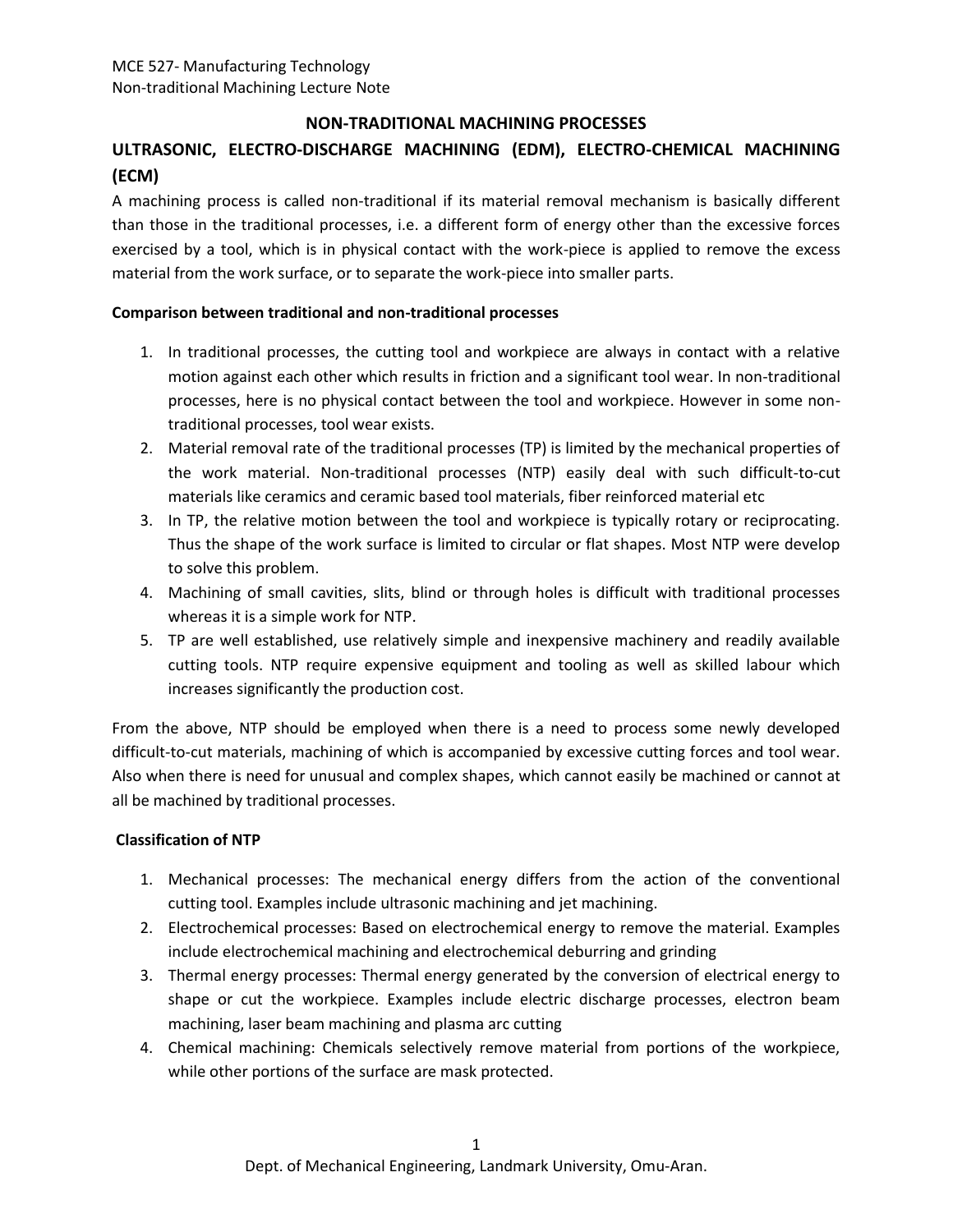# MCE 527- Manufacturing Technology Non-traditional Machining Lecture Note

### **ULTRASONIC MACHINING**

It is a non-traditional process in which abrasives contained in slurry are driven against the work by a tool oscillating at low amplitude (25-100 μm) and high frequency (15-30 kHz). The basic process is that a ductile and tough tool is pushed against the work with a constant force. A constant stream of abrasive slurry passes between the tool and the work to provide abrasives and carry away chips. The majority of the cutting action comes from an ultrasonic (cyclic) force applied. The basic components to the cutting action are believed to be brittle fracture caused by impact of abrasive grains due to the tool vibration; cavitation induced erosion and chemical erosion caused by slurry.

The ultrasonic machining process can be used to cut through and blind holes of round or irregular crosssections. The process is best suited to poorly conducting, hard and brittle materials like glass, ceramics, carbides, and semiconductors. There is little production of heat and stress in the process but work may chip at exit side of the hole. The critical parameters to control the process are the tool, amplitude and material, abrasive grit size and material, feed force, slurry concentration and viscosity.



Ultrasonic machining.

Limitations of the ultrasonic machining include very low material removal rate, extensive tool wear, small depth of holes and cavities.

The acoustic head is the most complicated part of the machine. It must provide a static constant force, as well as the high frequency vibration. Tools are produced of tough but ductile metals such as soft steel of stainless steel. Abrasive slurry consists of a mixture of liquid (water is the most common but oils or glycerol are also used) and 20% to 60% of abrasives with typical grit sizes of 100 to 800. The common types of abrasive materials are boron carbide, silicon carbide, diamond and corundum  $(A|_2O_3)$ ).



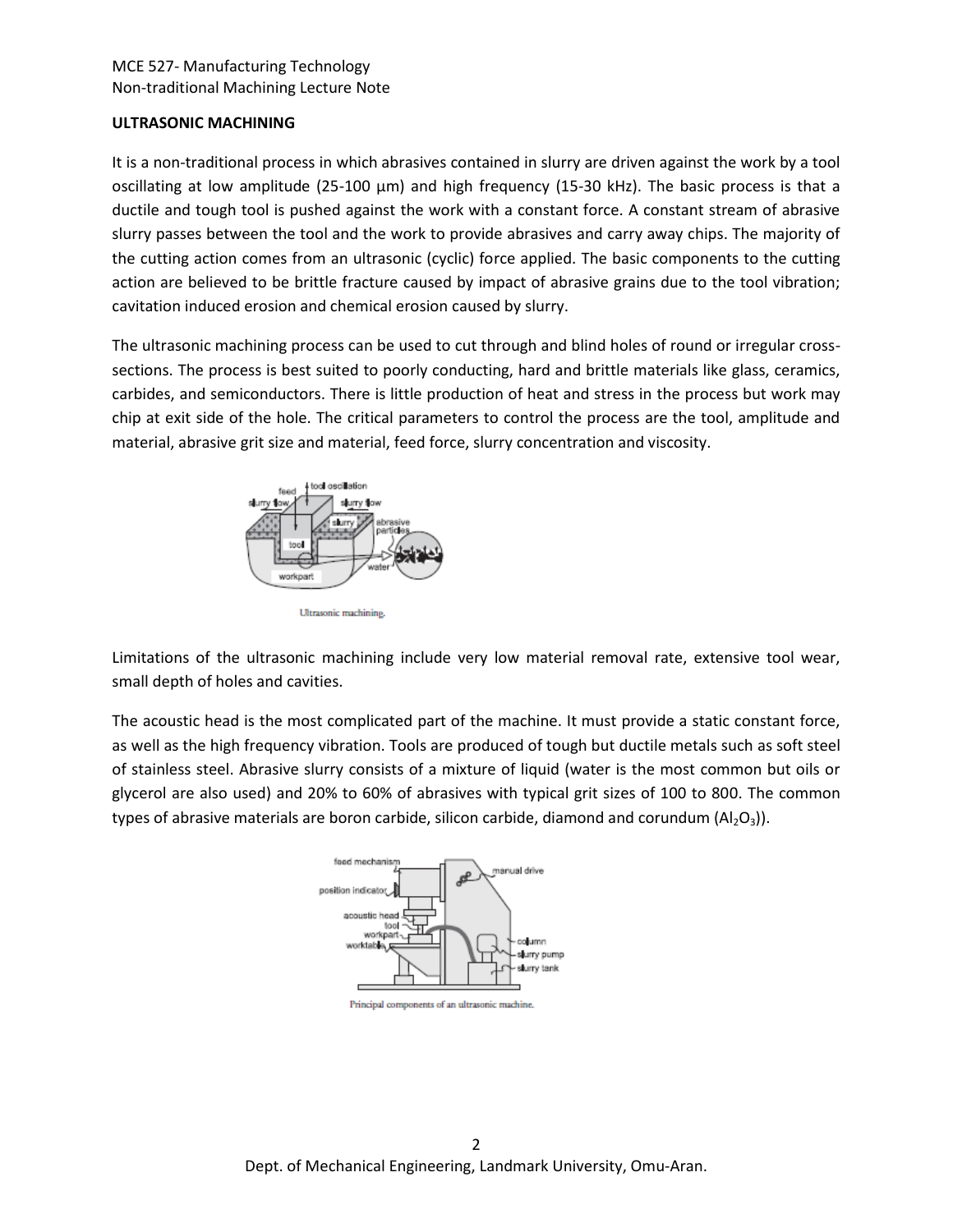# MCE 527- Manufacturing Technology Non-traditional Machining Lecture Note

# **JET MACHINING**

In this method, high velocity stream of water (Water Jet Cutting) or water mixed with abrasive materials (Abrasive Water Jet Cutting) is directed to the workpiece to cut the material. If a mixture of gas and abrasive particles is used, process is referred to as Abrasive Jet Machining and is used not to cut the work but for finishing operations like deburring, cleaning, polishing.

# **ELECTRIC DISCHARGE MACHINING**

In electric discharge processes, the work material is removed by a series of sparks that cause localized melting and evaporation of the material on the work surface. The two main processes in this category are electric discharge machining and wire electric discharge machining.

Electric discharge machining (EDM) is one of the most widely used NTP. An EDM setup and a close-up view of the gap between the tool and the work are shown in the figures below.

A formed electrode produces the shape of the finished work surface. The sparks occurs across a small gap between tool and work surface. The EDM process must take place in the presence of a dielectric fluid, which creates a path for each discharge as the fluid becomes ionized in the gap. The fluid, quite often kerosene-based oil is also used to carry away debris. The discharges are generated by a pulsating direct-current power supply connected to the work and the tool. Electrode materials are high temperature but easy to machine, thus allowing easy manufacture of complex shapes. e.g copper, tungsten and graphite. The process is based on melting temperature, not hardness, so some very hard material can be machined this way.



showing discharge and metal removal.

## **LASER BEAM MACHINING (LBM)**

It uses the light energy from a laser to remove material by vaporization and ablation. The types of lasers used in LBM are basically the carbon dioxide  $(CO<sub>2</sub>)$  gas lasers. Lasers produce collimated monochromatic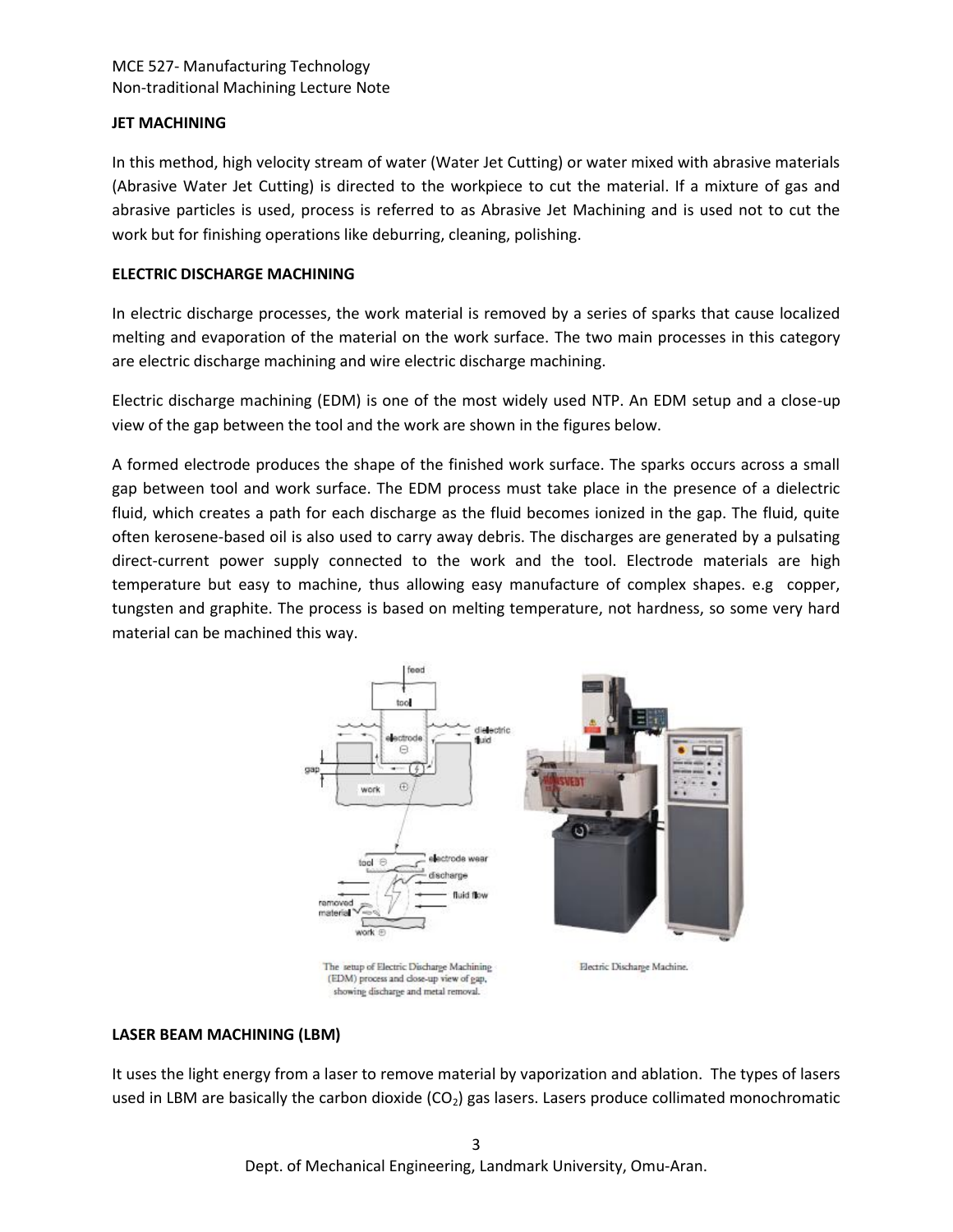## MCE 527- Manufacturing Technology Non-traditional Machining Lecture Note

light with constant wavelength. In the laser beam, all of the light rays are parallel, which allows the light not to diffuse quickly lie the normal light. The light produced by laser has significantly less power than a normal white light, but it can be highly focused, thus delivering a significantly higher light intensity and respectively temperature in a very localized area. Lasers are used for variety of industrial applications such as heat treatment, welding and measurement as well as a number of cutting operations such as drilling, slitting, slotting and marking operations. The range of work materials that can be machined by LBM is virtually unlimited including metals with high hardness and strength, soft metals, ceramics, glass, plastics, rubber, cloth and wood. LBM can be used for 2D or 3D workspace. The LBM machines typically have a laser mounted and the beam is directed to the end of the arm using mirrors. Mirrors are often cooled because of high laser powers.



The setup of laser beam machining process.

#### **ELECTRON BEAM MACHINING (EBM)**

EBM is one of the several industrial processes that use electron beams. EBM uses a high-velocity stream of electrons focused on the workpiece surface to remove material by melting and vaporization. An electron beam gun generates a continuous stream of electrons that are focused through an electromagnetic lens on the work surface. The electrons are accelerated with high voltages to create velocities over 200000 km/s. The lens is capable of reducing the area of the beam to a diameter as small as 0.035 mm. on impinging the surface, the kinetic energy of the electrons is converted into thermal energy of extremely high density which vaporizes the material in a localized area. EBM must be carried out in a vacuum chamber to eliminate collision of the electrons with gas molecules.

EBM is used for variety of high precision cutting application on any known material. e.g. drilling of extremely small diameter holes, cutting of slots etc. Other applications include heat treating and welding. The process is generally limited to thin parts in the range from 0.2 to 6 mm thick. Other limitations are the need to perform the process in a vacuum, the high energy required and the expensive equipment.